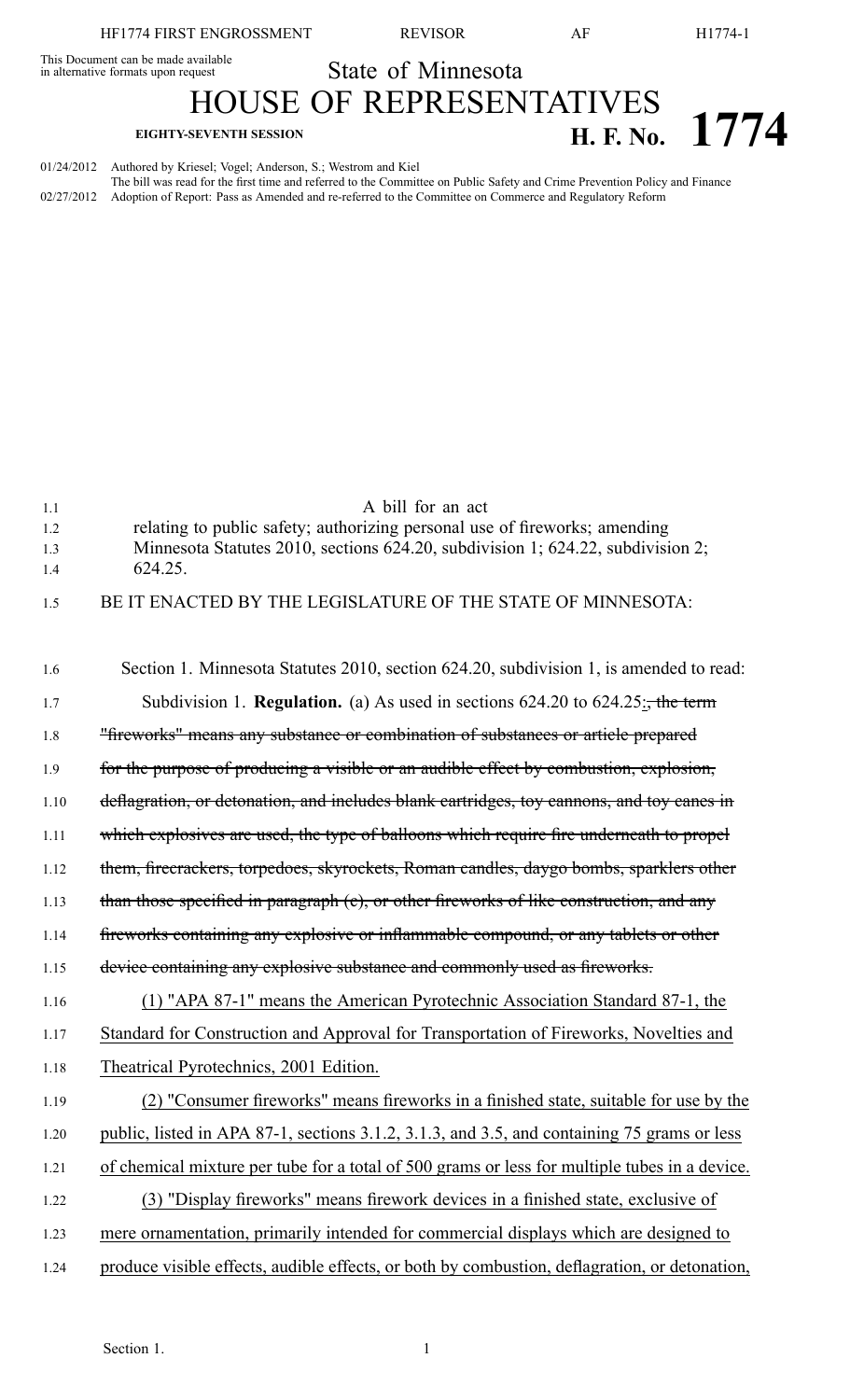HF1774 FIRST ENGROSSMENT REVISOR AF H1774-1

| 2.1  | including but not limited to salutes containing more than 130 milligrams of explosive                     |
|------|-----------------------------------------------------------------------------------------------------------|
| 2.2  | composition, aerial shells containing more than 40 grams of chemical composition                          |
| 2.3  | exclusive of light charge and other exhibition display items that exceed the limits                       |
| 2.4  | contained in the APA 87-1 Standard for consumer fireworks and does not include any toy                    |
| 2.5  | pistols, toy guns, paper caps, sparklers, or novelties.                                                   |
| 2.6  | (4) "Fireworks" means any device intended to produce visible effects, audible                             |
| 2.7  | effects, or both by combustion, deflagration, or detonation, and includes display fireworks.              |
| 2.8  | Fireworks does not include sparkling devices, novelties, the atrical pyrotechnic articles,                |
| 2.9  | or consumer fireworks.                                                                                    |
| 2.10 | (5) "Novelties" means devices containing small amounts of pyrotechnic composition                         |
| 2.11 | listed in APA 87-1, sections 3.2, 3.3, and 3.4, and includes sparklers, snakes and glow                   |
| 2.12 | worms, smoke devices, or trick noisemakers which include paper streamers, party                           |
| 2.13 | poppers, string poppers, snappers, drop pops, each consisting of not more than 25/100                     |
| 2.14 | grains of explosive mixture, toy pistols, toy guns, in which paper caps containing 25/100                 |
| 2.15 | grains or less of explosive compound are used and toy pistol caps which contain less                      |
| 2.16 | than 20/100 grains of explosive mixture.                                                                  |
| 2.17 | (6) "Sparkling devices" means ground-based or handheld devices that produce a                             |
| 2.18 | shower of sparks and are listed in APA 87-1, sections 3.1.1 and 3.5, and includes fountains,              |
| 2.19 | torches, wheels, ground spinners, flitter sparklers, toy smoke devices, and sparklers.                    |
| 2.20 | (b) The term "fireworks" shall not include toy pistols, toy guns, in which paper caps                     |
| 2.21 | containing 25/100 grains or less of explosive compound are used and toy pistol caps                       |
| 2.22 | which contain less than 20/100 grains of explosive mixture. The use of sparkling devices,                 |
| 2.23 | novelties, or consumer fireworks is not permitted on public property.                                     |
| 2.24 | (e) The term also does not include wire or wood sparklers of not more than 100                            |
| 2.25 | grams of mixture per item, other sparkling items which are nonexplosive and nonaerial                     |
| 2.26 | and contain 75 grams or less of chemical mixture per tube or a total of 500 grams or less                 |
| 2.27 | for multiple tubes, snakes and glow worms, smoke devices, or trick noisemakers which                      |
| 2.28 | include paper streamers, party poppers, string poppers, snappers, and drop pops, each                     |
| 2.29 | consisting of not more than twenty-five hundredths grains of explosive mixture. The use                   |
| 2.30 | of items listed in this paragraph is not permitted on public property. This paragraph does                |
| 2.31 | not authorize the purchase of items listed in it by persons younger than 18 years of age.                 |
| 2.32 | The age of a purchaser of items listed in this paragraph must be verified by photographic                 |
| 2.33 | identification.                                                                                           |
| 2.34 | $\left(\frac{d}{d}\right)$ (c) A local unit of government may impose an annual license fee for the retail |
| 2.35 | sale of items authorized under paragraph (e) consumer fireworks. The annual license                       |

2.36 fee of each retail seller that is in the business of selling only the items authorized under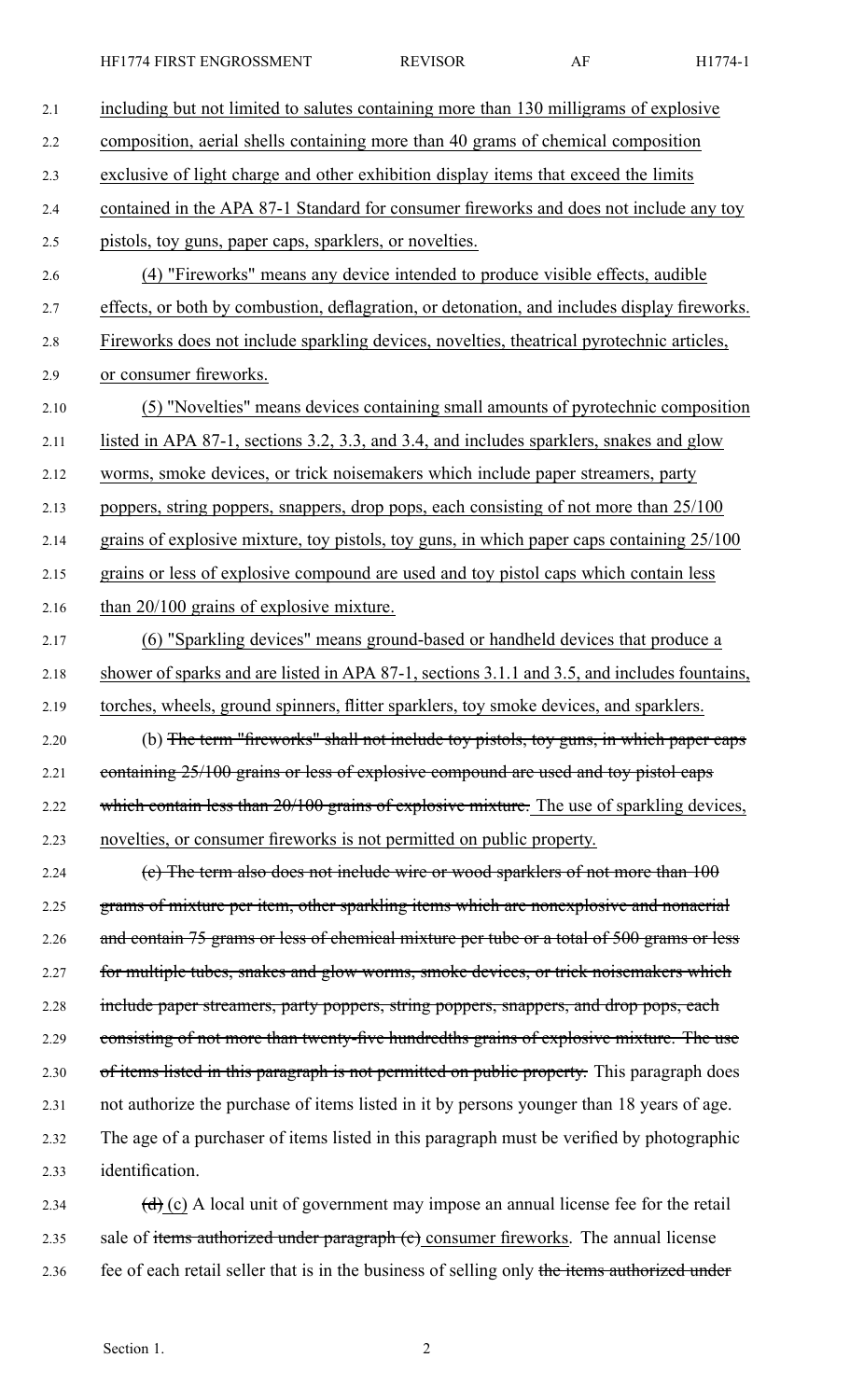- 3.1 **paragraph (c)** consumer fireworks may not exceed \$350, and the annual license of each 3.2 other retail seller selling consumer fireworks may not exceed \$100. A local unit of 3.3 government may not: 3.4 (1) impose any fee or charge, other than the fee authorized by this paragraph, on the 3.5 wholesale or retail sale of items authorized under paragraph (e) consumer fireworks; 3.6 (2) impose any permit, license, fee, or charge on the retail or wholesale sale of 3.7 sparkling devices or novelties; 3.8 (3) prohibit or restrict the sale or display of items for authorized under paragraph 3.9 (b) from any permanent or temporary retail sale authorized under paragraph (c) that 3.10 comply structure that complies with National Fire Protection Association Standard 1124 3.11 (2003 edition);  $\sigma$  $3.12$   $(3)$  (4) impose on a retail seller any financial guarantee requirements, including 3.13 bonding or insurance provisions, containing restrictions or conditions not imposed on the 3.14 same basis on all other business licensees.; or 3.15 (5) enact any ordinance, rule, or regulation that prohibits, limits, or restricts the 3.16 wholesale or retail sale of sparkling devices and novelties. 3.17 **EFFECTIVE DATE.** This section is effective July 1, 2012, and applies to crimes 3.18 committed on or after that date. 3.19 Sec. 2. Minnesota Statutes 2010, section 624.22, subdivision 2, is amended to read: 3.20 Subd. 2. **Operator certification requirements.** (a) An applicant to be <sup>a</sup> supervising 3.21 operator of a fireworks display of display fireworks shall meet the requirements of this 3.22 subdivision before the applicant is certified by the state fire marshal. 3.23 (b) An applicant must be at least 21 years old. 3.24 (c) An applicant must have completed <sup>a</sup> written examination, administered or 3.25 approved by the state fire marshal, and achieved <sup>a</sup> passing score of at least 70 percent. 3.26 The state fire marshal must be satisfied that achieving <sup>a</sup> passing score on the examination 3.27 satisfactorily demonstrates the applicant's knowledge of statutes, codes, and nationally 3.28 recognized standards concerning safe practices for the discharge and display of fireworks. 3.29 (d) An applicant shall apply in writing to the state fire marshal by completing and 3.30 signing an application form provided by the state fire marshal. 3.31 (e) An applicant shall submit evidence of experience, which must include active 3.32 participation as an assistant or operator in the performance of at least five fireworks 3.33 displays, at least one of which must have occurred in the current or preceding year.
- 
- 3.34 **EFFECTIVE DATE.** This section is effective July 1, 2012.